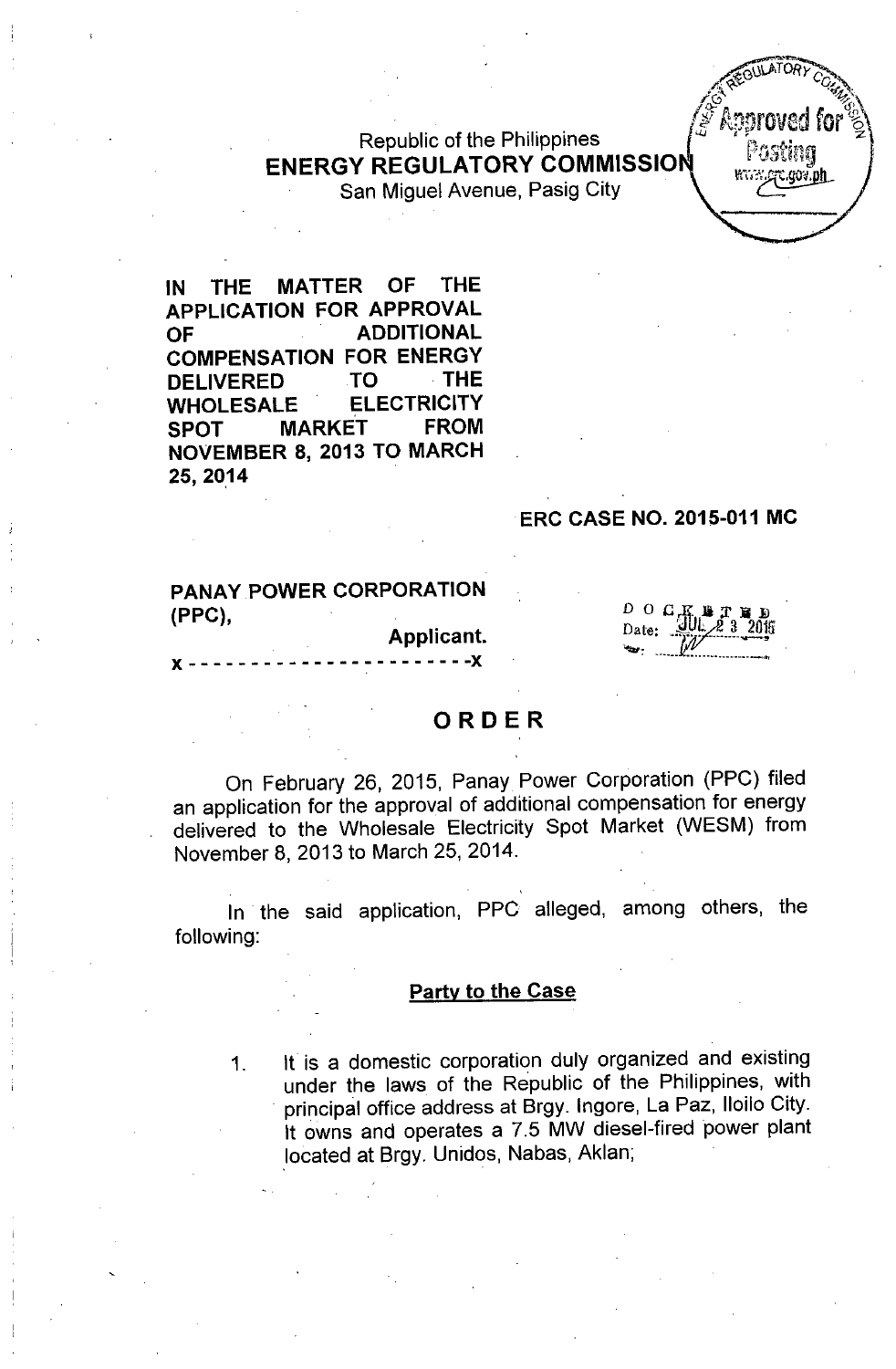'.

## Statement of Facts and of the Case

- 2. In view of the power system disturbance brought about by Typhoon Yolanda on November 8,2013, the Commission suspended the operations of the WESM in the Visayas effective November 8, 2013 at 1500H<sup>1</sup>. This suspensior was lifted effective 0100H on March 26, 2014 upon the Commission's determination that competitive trading has already been achieved<sup>2</sup>
- 3. Under the WESM Rules, during market suspension, the Market Operator (MO) shall impose an Administered Price to be used as basis for settlements (WESM Rule 6.2.3). The market price during a trading interval in which the Commission has declared the spot market to be suspended and up to the time that the market resumes is to be determined by the MO (WESM Rule 6.8.3.1);
- 4. In addition, during market suspension, the System Operator (SO) is responsible for giving directions and coordinating the actions to be taken by the MO and the WESM Trading Participants (WESM Rule 6.2.1.1);
- 5. Pursuant to these WESM Rules, the schedules of generating plants in the Visayas, including PPC, were controlled by the SO, and PPC was constrained to comply with the hourly dispatch instructions of the SO;
- 6. For energy it delivered for the period November 8, 2013 to March 25, 2014, it sought additional compensation from the Philippine Electricity Market Corporation (PEMC) as MO, beyond the Administered Price imposed pursuant to the Administered Price Determination Methodology  $(APDM)<sup>3</sup>$ . This claim was based on the Commission-

(a) The price and schedule for a given price schedule or trading interval shall be equivalent to the load weighted average ex-post energy price of the corresponding trading interval of the four (4) preceding similar days that have not been administered,

In case any of the prices covered by the four preceding same days have not been administered, said prices shall be exciuded and replaced with the prices that have not been administered from the most recent earlier same or similar day,

Order dated November 18, 2013 in ERC Case No. 2013-086 MC, entitled "In the Matter of the Suspension of the Operations of the Philippine Wholesale Electricity Spot Market"

<sup>&</sup>lt;sup>2</sup> Order dated March 24, 2014 in ERC Case No. 2013-086 MC

<sup>3</sup> Administered Price shall be determined as follows: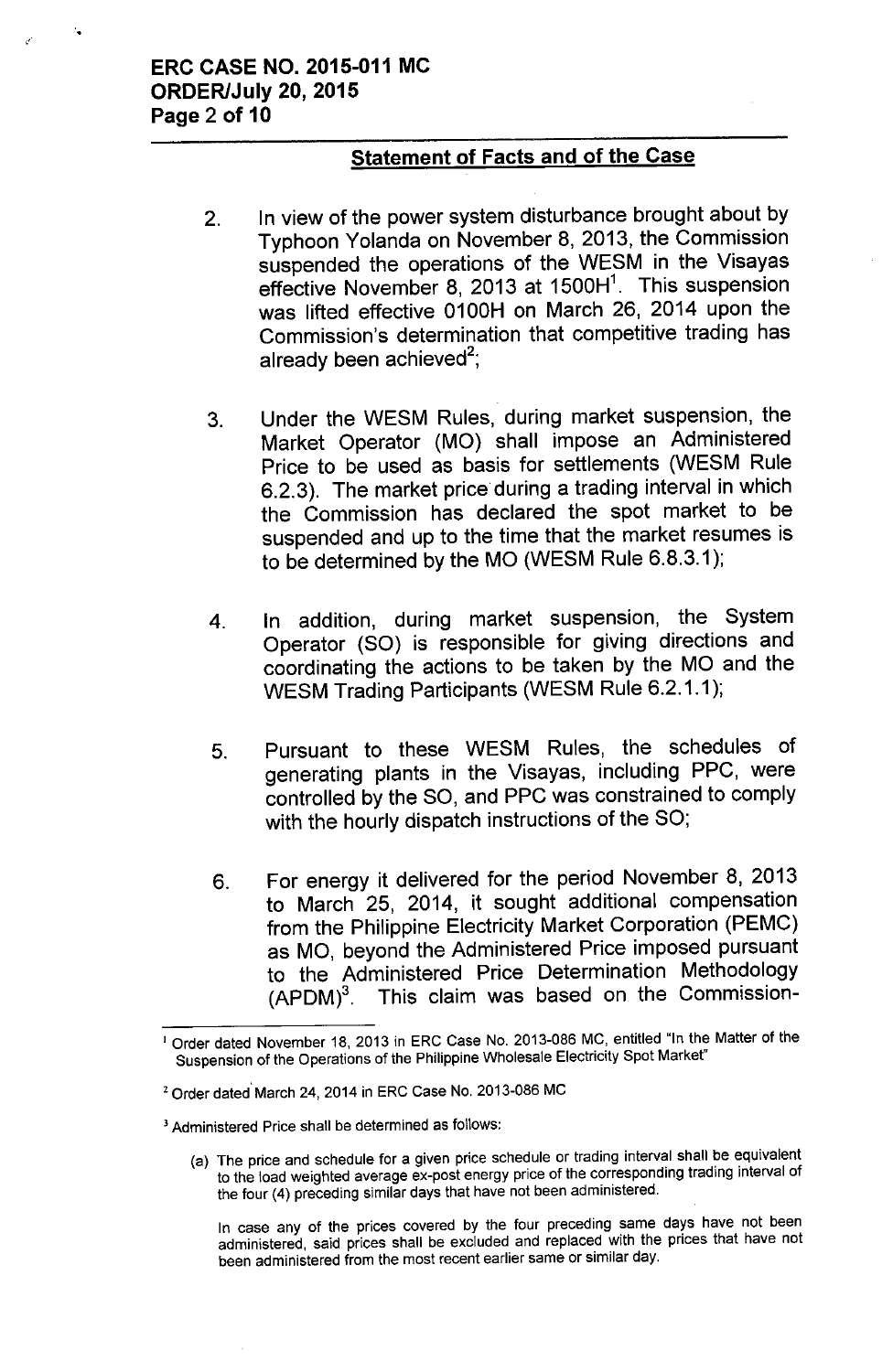### **ERC CASE NO. 2015-011 MC ORDER/July 20,2015 Page 3 of 10**

'.

approved rate for PPC in ERC Case No. 2005-013 RC<sup>4</sup> (the Commission-approved rate);

7. The total amount of additional compensation sought by PPC, which comprises Capital Recovery Fee (CRF), Operations and Maintenance (O&M) Costs and Cost of Fuel, was Twenty Million Four Hundred Twenty-Eight Thousand Three Pesos and Ninety-Three Centavos (PhP20,428,003.93), exclusive of Value Added Tax (VAT), broken down as follows:

|                |                                                  | <b>Amount</b>                                                           | <b>Supporting</b>                                                                                                 |  |
|----------------|--------------------------------------------------|-------------------------------------------------------------------------|-------------------------------------------------------------------------------------------------------------------|--|
|                |                                                  | Period Covered   (VAT Exclusive)                                        | <b>Document</b>                                                                                                   |  |
| 1              | 26.1<br>November<br>2013 to December             | submarked<br>as l                                                       | PhP1,156,111.26, Letter to PEMC dated<br>January 30, 2014,                                                        |  |
|                | 25, 2013                                         | Annex "A-1"                                                             | attached to<br>the<br>application as Annex<br>"А"                                                                 |  |
| 2 <sup>1</sup> | 26,  <br>December<br>2013 to January<br>25, 2014 | submarked<br>as <sub>1</sub><br>Annex "B-1"                             | PhP7,979,260.51,   Letter to PEMC dated<br>2014,<br>March 5,<br>attached to<br>the<br>application as Annex<br>"B" |  |
| 3              | to February 25,<br>2014                          | January 26, 2014   PhP4,714,310.64,<br>submarked<br>as  <br>Annex "C-1" | Letter to PEMC dated<br>2014,<br>March 28,<br>attached to<br>the<br>application as Annex<br>"C"                   |  |
| $\overline{4}$ | February 26, 2014<br>to March 25, 2014           | PhP6,578,321.52,<br>submarked<br>as<br>Annex "D-1"                      | Letter to PEMC dated<br>2014,<br>May 15,<br>the<br>attached to<br>application as Annex<br>"D"                     |  |
|                | <b>Total</b>                                     | PhP20,428,003.93                                                        |                                                                                                                   |  |

- (b) The trading participant has not complied with the instructions during market suspension or intervention may be entitled to additional compensation upon determination and sufficient proof that the administered price is not sufficient to cover the following:
	- (1) Fuel costs incurred in complying with the dispatch instructions; and
	- (2) Variable operating and maintenance costs incurred in complying with the dispatch instructions (which may include start-up and shut-down costs).
- <sup>4</sup> Decision dated August 2, 2006 in ERC Case No. 2005-031 RC, entitled "In the Maller of the Petition for Approval of the Inclusion to AKELCO's Retail Rate of Costs from the 5 MW and 12.5 MW Electric Power Purchase Agreement (EPPA), as Amended, with Mirant Global Corporation (Mirant)" .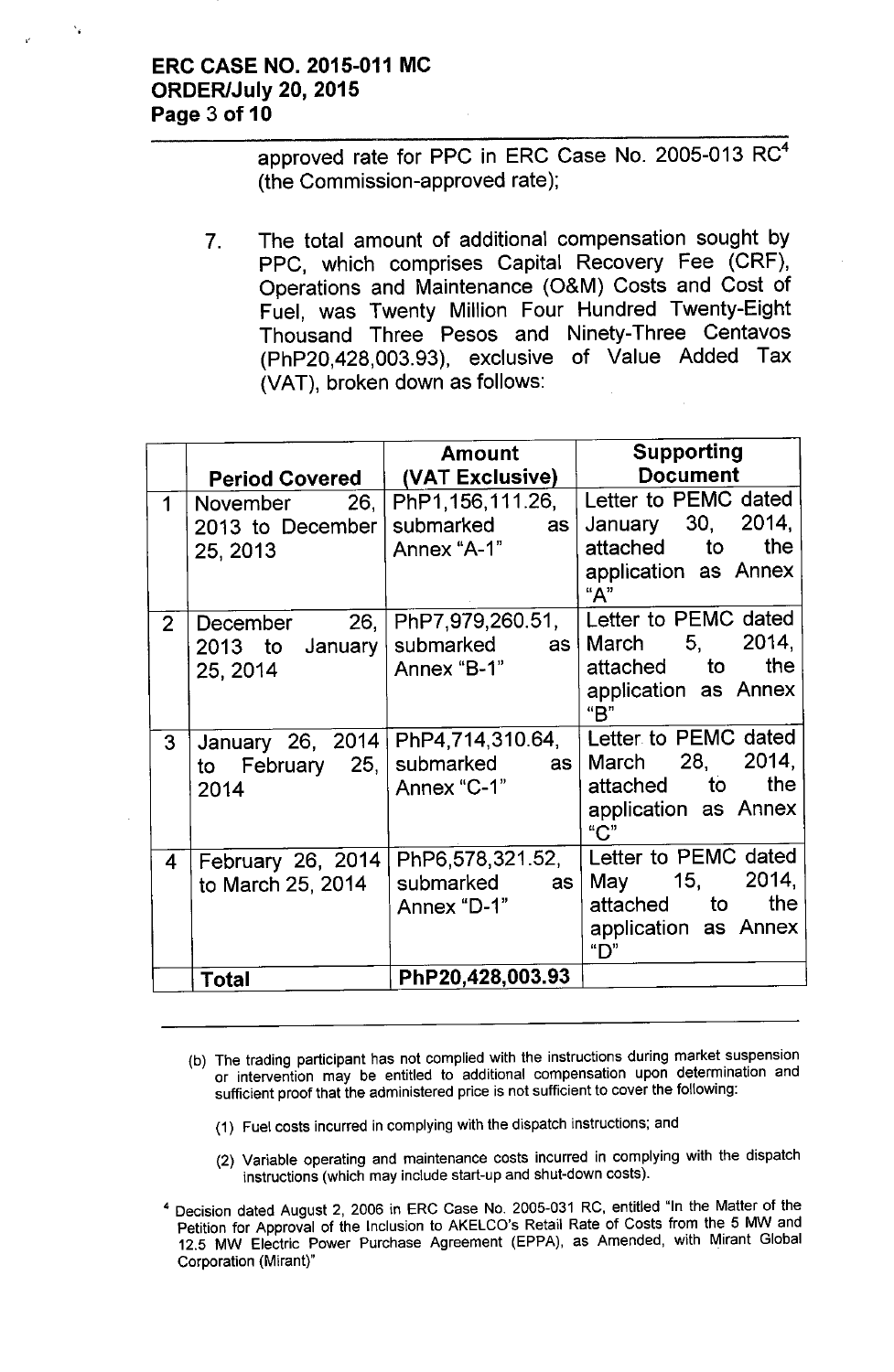# **ERC CASE NO. 2015-011 MC ORDER/July 20,2015 Page 4 of 10**

8. In response, PEMC computed the additional compensation due to PPC for energy delivered for the period November 8,2013 to March 25, 2014 amounting to Fifteen Million Three Hundred Seventy-Three Thousand Three Hundred Twenty Pesos and Fifty-Five Centavos (PhP15,373,320.55), exclusive of VAT, broken down as follows:

|                | <b>Period Covered</b>                        | Amount<br>(VAT Exclusive)                                                                                                                                                                                                                                             | <b>Supporting</b><br><b>Document</b>                                                                                                                              |
|----------------|----------------------------------------------|-----------------------------------------------------------------------------------------------------------------------------------------------------------------------------------------------------------------------------------------------------------------------|-------------------------------------------------------------------------------------------------------------------------------------------------------------------|
| 1              | November 26, 2013<br>to December 25,<br>2013 | PhP882,748.19,<br>submarked as<br>Annex "E-1"                                                                                                                                                                                                                         | PEMC Letter dated<br>April 15, 2014 with<br>Settlement Invoice<br>dated April 14, 2014,<br>attached to<br>the<br>application as Annex<br>"E"                      |
| $\overline{2}$ | December 26, 2013<br>to January 25, 2014     | PhP6,374,737.95,<br>submarked as<br>Annex "F-1"                                                                                                                                                                                                                       | PEMC Letter dated<br>May 15, 2014 with<br>Settlement<br>Invoice<br>dated May 14, 2014,<br>attached to<br>the<br>application as Annex<br>"F"                       |
| 3              | January 26, 2014 to<br>February 25, 2014     | PhP3,418,631.25,<br>submarked as<br>Annex "G-1"                                                                                                                                                                                                                       |                                                                                                                                                                   |
| 4              | February 26, 2014<br>to March 25, 2014       | PhP4,697,203.16,<br>submarked as<br>Annex "G-2"<br>The total amount of<br>PhP8, 115, 834.40<br>for the two $(2)$ billing<br>periods from<br>January 26, 2014 to<br>February 25, 2014<br>and February 26,<br>2014 to March 25,<br>2014 is submarked<br>as Annex "G-3". | <b>PEMC</b> Letter dated<br>August 14, 2014<br>with Settlement<br>dated<br>Invoice<br>14, 2014,<br>August<br>attached<br>to<br>the<br>application as Annex<br>"G" |
|                | <b>Total</b>                                 | PhP15,373,320.55                                                                                                                                                                                                                                                      |                                                                                                                                                                   |

9. This amount represents only the Cost of O&M and Cost of Fuel from November 26, 2013 to January 25, 2014, and Cost of Fuel from January 26, 2014 to March 25, 2014;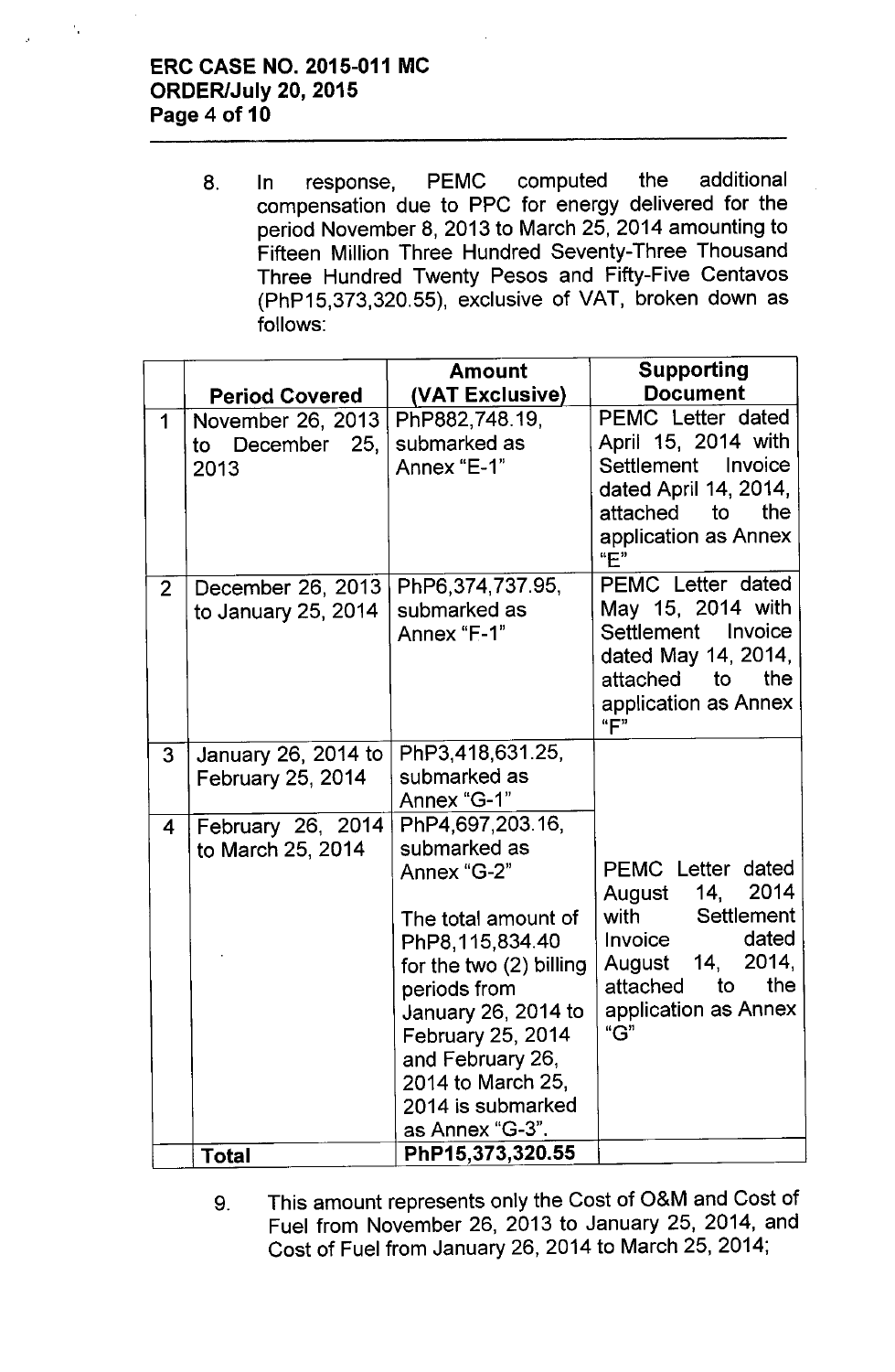10. The difference between its claim for additional compensation and the amount of additional compensation that PEMC approved is Five Million Fifty-Four Thousand Six Hundred Eighty-Three Pesos and Thirty-Eight Centavos (PhP5,054,683.38), exclusive of VAT. Below is a summary of PPC's claim for additional compensation for energy delivered during market suspension:

|                         | <b>Period</b><br><b>Covered</b>                          | <b>Additional</b><br>Compensation<br><b>Sought by PPC</b><br>(VAT Exclusive) | <b>PEMC-Approved</b><br><b>Additional</b><br>Compensation<br>(VAT Exclusive) | <b>Amount now</b><br><b>Claimed as</b><br><b>Additional</b><br>Compensation<br>(VAT Exclusive)<br>(Difference<br><b>Between</b><br>Columns 3 and 4) |
|-------------------------|----------------------------------------------------------|------------------------------------------------------------------------------|------------------------------------------------------------------------------|-----------------------------------------------------------------------------------------------------------------------------------------------------|
| 1                       | November<br>26, 2013<br>to<br>December<br>25, 2013       | PhP1, 156, 111.26                                                            | PhP882,748.19                                                                | PhP273,363.07                                                                                                                                       |
| $\overline{2}$          | December<br>26, 2013<br>to<br><b>January</b><br>25, 2014 | PhP7,979,260.51                                                              | PhP6,374,737.95                                                              | PhP1,604,522.56                                                                                                                                     |
| 3 <sup>1</sup>          | January<br>26, 2014<br>to<br>February<br>25, 2014        | PhP4,714,310.64                                                              | PhP3,418,631.25                                                              | PhP1,295,679.39                                                                                                                                     |
| $\overline{\mathbf{4}}$ | February<br>26, 2014<br>March<br>to:<br>25, 2014         | PhP6,578,321.52                                                              | PhP4,697,203.16                                                              | PhP1,881,118.37                                                                                                                                     |
|                         | <b>TOTAL</b>                                             | PhP20,428,003.93                                                             | PhP15,373,320.55                                                             | PhP5,054,683.38                                                                                                                                     |

11. As the additional compensation paid by the MO to it, which mainly covered only the Fuel Cost and O&M Cost, remain insufficient to cover its actual costs of generation, PPC seeks the Commission's approval for it to recover from the MO the additional compensation for energy delivered during the period of suspension of the WESM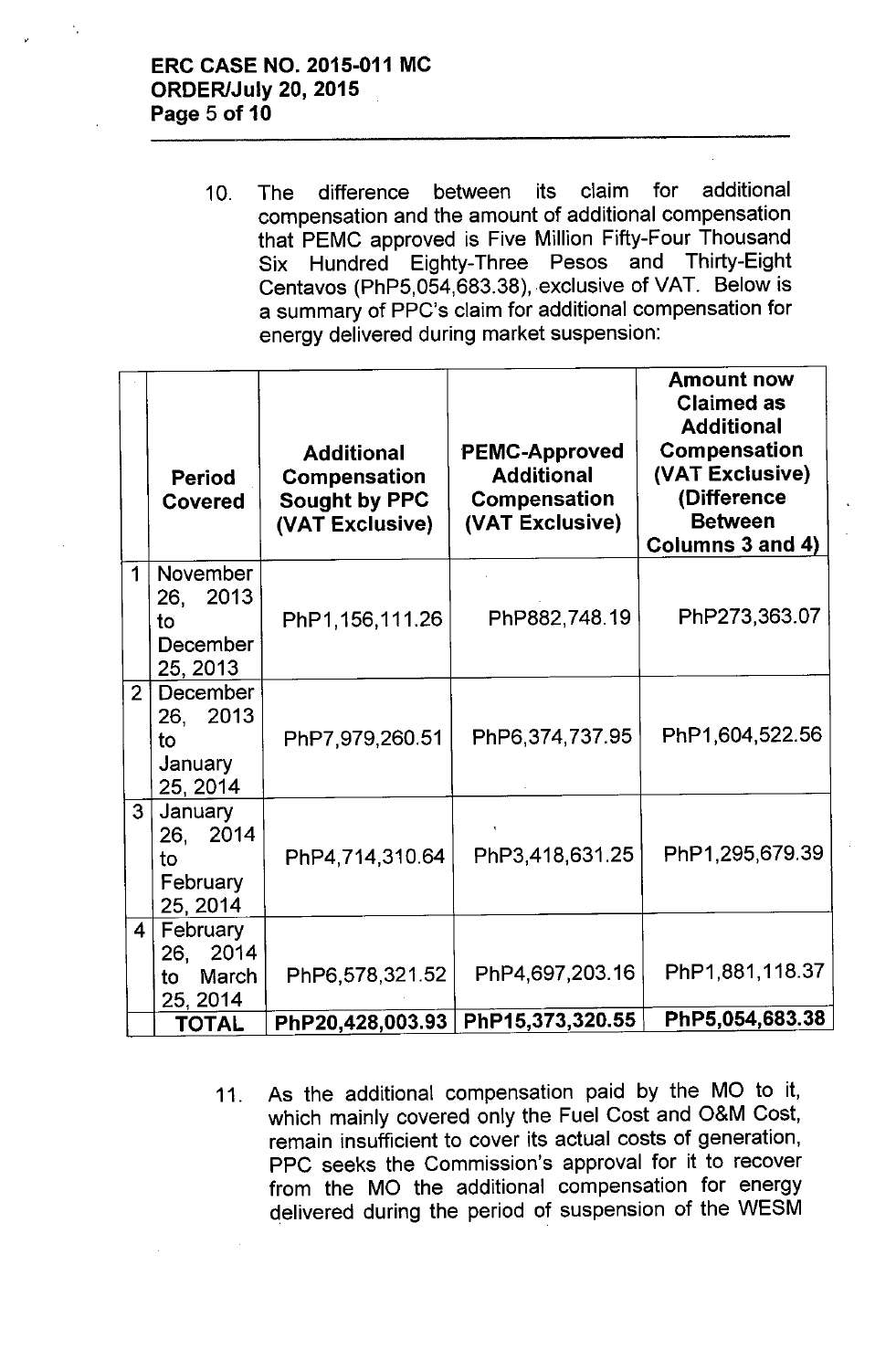operations in the Visayas from November 8, 2013 to March 25, 2014;

- 12. It submits that for the period in question, it has been deprived of the reasonable costs of power generation, which involve not only the O&M Costs and Fuel Cost but also Fixed Costs regardless of whether the power plant is run. These Fixed Costs include the Cost of Capital Recovery<sup>5</sup> or CRF, which has not been paid to it;
- 13. It, thus, comes to the Commission now to apply for the recovery of its CRF as well as the cost of O&M that was not compensated from January 26, 2014 to March 25, 2014 as these have remained unpaid notwithstanding that it reasonably incurred these costs in complying with the dispatch instructions of the SO;
- 14. While it is true that CRF is recoverable in bilateral contracts it entered into, it should be pointed out, however, that during the suspension of the WESM operations in the Visayas, schedules of generating plants, including PPC, were controlled by the SO, which dispatch instructions included frequent manual load drops as dispatch for bilateral contracts were curtailed;
- 15. It should be noted in this regard that it has a Commissionapproved rate, which should have been the basis of compensation. However, due to the imposition of the Administered Price, it has been made to carry in part the costs of power generation, notwithstanding that the Commission had already determined their reasonableness when it approved its rates;
- 16. That there was an emergency situation that called for the imposition of the Administered Price should not prevent it from recovering its reasonable costs, especially considering that its rate has been approved by the Commission consistent with Section 43 (f) of Republic Act No. 9136, otherwise known as the "Electric Power Industry Reform Act of 2001" (EPIRA), which recognizes that the rates approved by the Commission must be such as to allow the recovery of just and reasonable costs and

<sup>,</sup> Capital Recovery Fee includes costs related to the contracts entered into by TPC to build its plant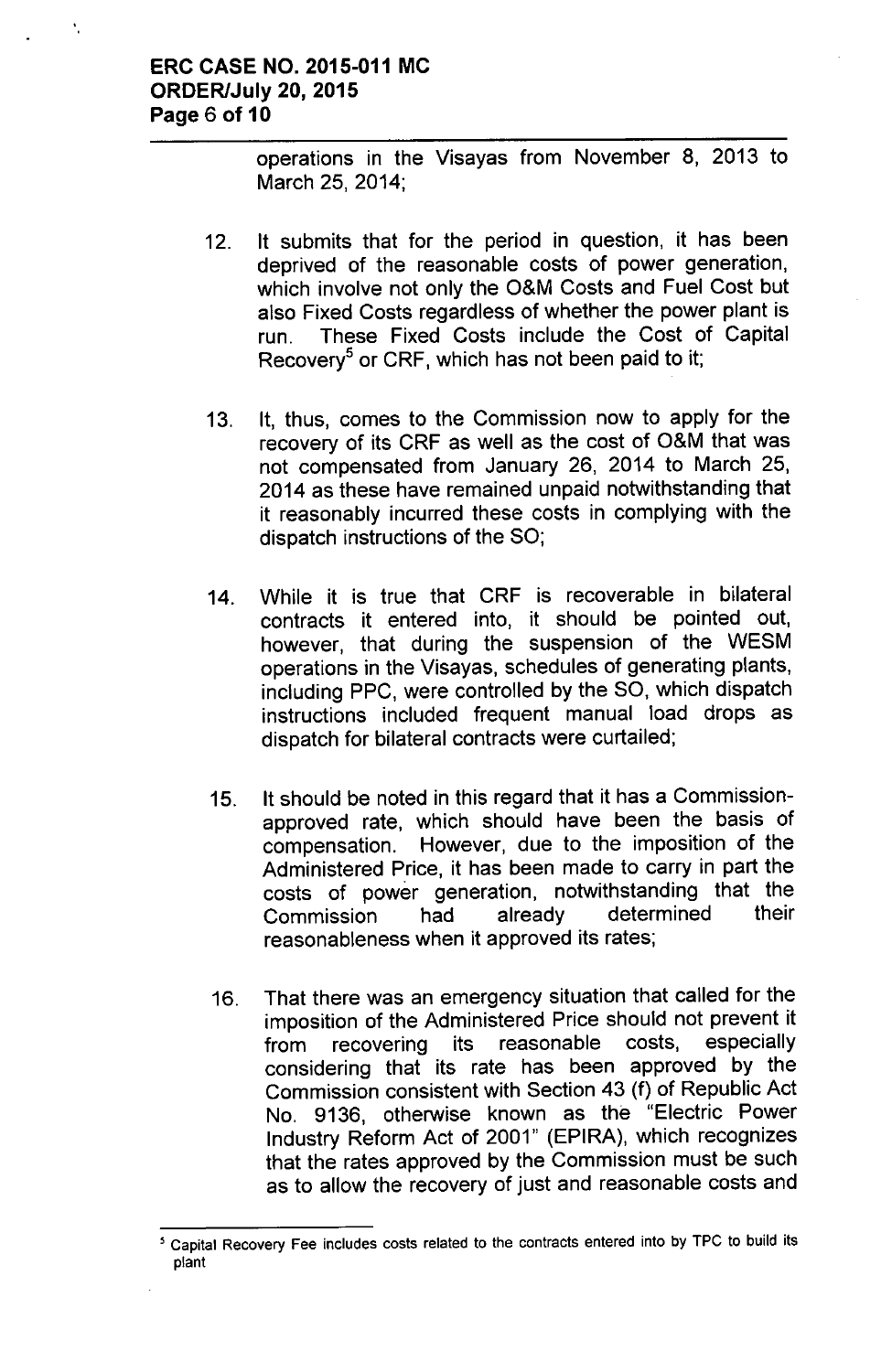a reasonable return on rate base to ensure the sustainability and viable operation of an entity;

- 17. In light of the foregoing, it seeks the Commission's approval to recover its CRF for energy delivered during the suspension of the WESM operations in the Visayas. It also seeks the Commission's approval to recover the cost of O&M that had not been compensated by the MO from January 26, 2014 to March 25, 2014;
- 18. The APDM approved by the Commission itself sets out as one of the guiding principles in the determination of the Administered Price that the same be fair and reasonable to both the suppliers and consumers of electricity;
- 19. It believes that what is fair and reasonable for generation companies, such as PPC, is to be compensated for the actual cost of generating power during the period of market suspension. Otherwise, it would in a way be subsidizing the cost of power generation as its true cost is not recovered by them; and
- 20. It prays that the Commission grant the instant application and allow it to recover: (i) additional compensation for its CRF for energy delivered during the suspension of the WESM operations in the Visayas from November 8, 2013 to March 25, 2014; and (ii) the cost of O&M that had not been compensated by the MO from January 26, 2014 to March 25, 2014.

Finding the said application to be sufficient in form and in substance with the required fees having been paid, the same is hereby set for jurisdictional hearing, expository presentation, pre-trial conference and evidentiary hearing on August 18, 2015 (Tuesday) at ten 0' clock in the morning (10:00 A.M.) at the ERC Hearing Room, 15<sup>th</sup> Floor, Pacific Center Building, San Miguel Avenue, Pasig City.

PPC is hereby directed to cause the publication of the attached Notice of Public Hearing, at its own expense, once (1x) in a newspaper of general circulation in the Philippines, with the date of the last publication to be made not later than ten (10) days before the date of the scheduled initial hearing.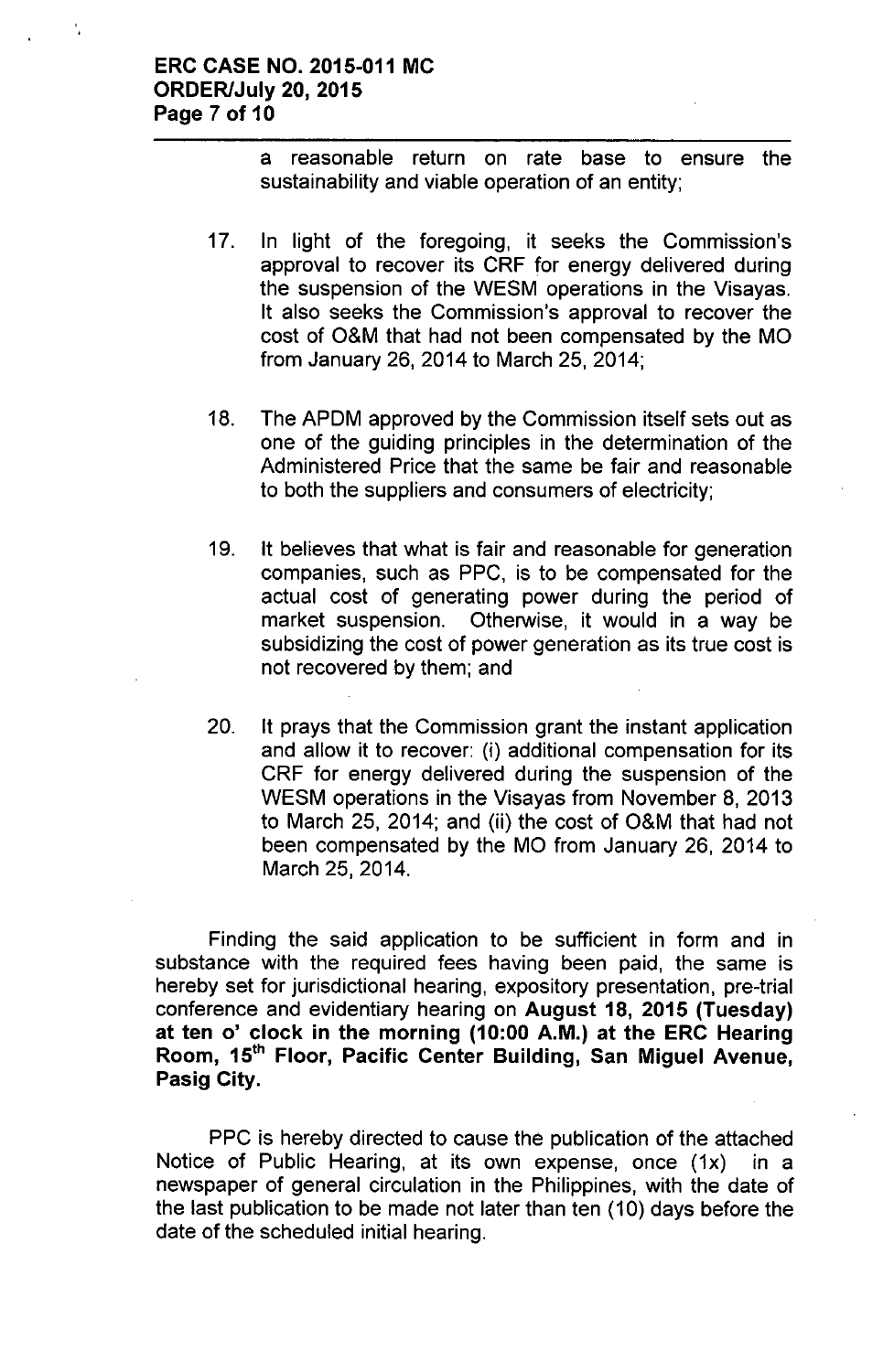PEMC is hereby directed to submit its comment on the application, within ten (10) days from receipt hereof.

Let copies of the application, this Order and the attached Notice of Public Hearing be furnished the Office of the Solicitor General (OSG), the Commission on Audit (COA), and the Committees on Energy of both Houses of Congress. They are hereby requested, if they so desire, to send their duly authorized representatives at the scheduled hearing.

Likewise, let copies of this Order and the attached Notice of Public Hearing be furnished the Office of the Mayor of Iloilo City for appropriate posting thereof on its bulletin board.

PPC is hereby directed to furnish all those making requests therefor with copies of the application and its attachments, subject to reimbursement of reasonable photocopying costs.

On the date of the initial hearing, PPC must submit to the<br>pission, its. written. Compliance, with, the jurisdictional Commission its written Compliance with the requirements attaching therewith, methodically arranged and duly marked, the evidences on the actual posting and publication of the Notice of Public Hearing consisting of a certification issued to that effect, signed by the aforementioned Mayor or his duly authorized representative, bearing the seal of his office, and the affidavit of the Editors or Business Managers of the newspapers where the said Notice of Public Hearing were published together with the complete issues of the said newspapers, and such other proofs of compliance with the requirements of the Commission.

PPC and all other interested parties are directed to submit, at least five (5) days before the date of initial hearing and pre-trial conference, their respective Pre-trial Briefs containing, among others:

- (a) a summary of admitted facts and proposed stipulation of facts;
- (b) the issues to be tried or resolved;
- (c) the documents or exhibits to be presented, stating the purposes thereof and proposed markings therefore; and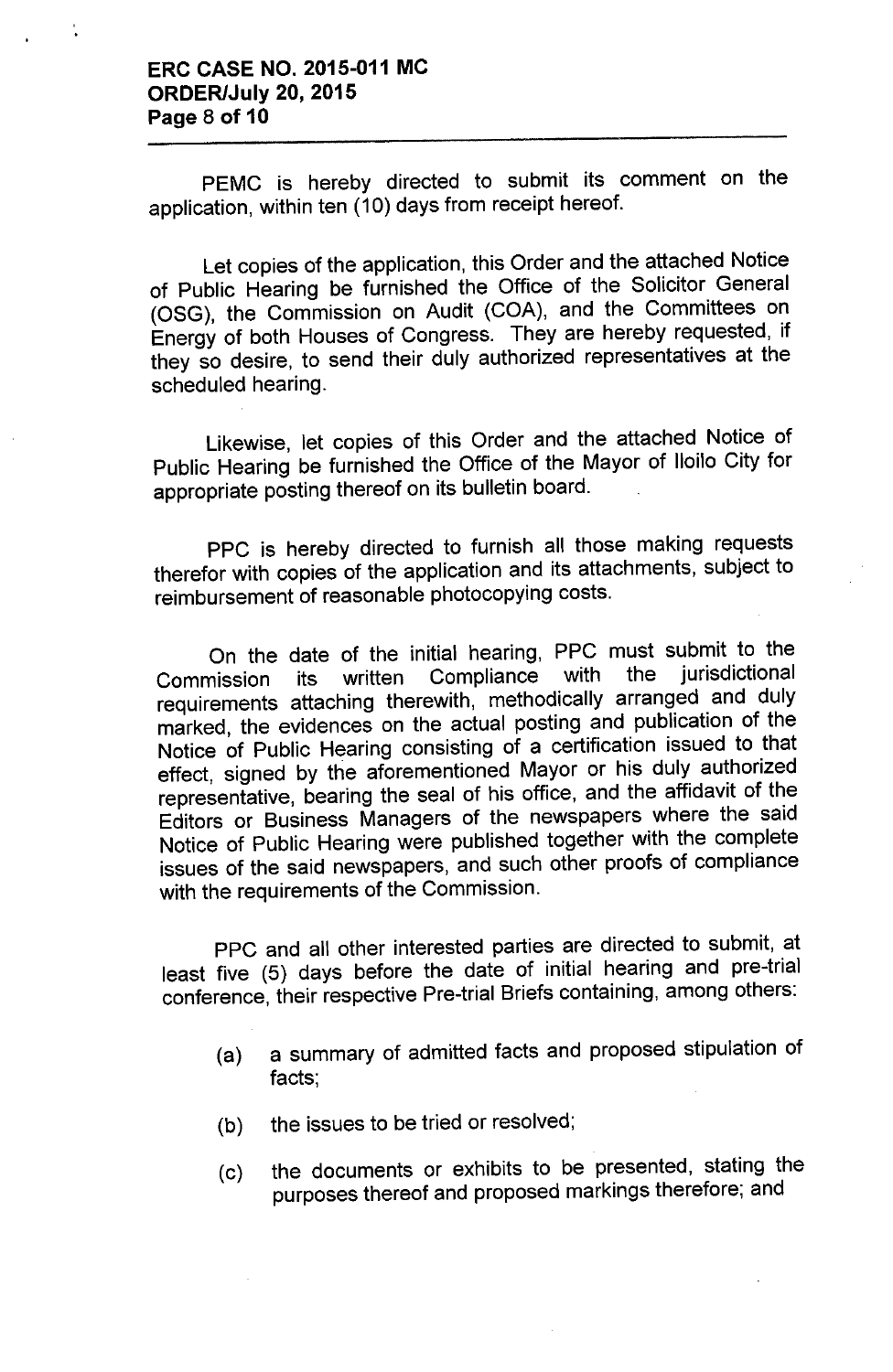## **ERC CASE NO. 2015-011 MC ORDER/July 20, 2015 Page 9 of 10**

(d) the number and names of the witnesses, with their written testimonies in an individual affidavit form, to be attached to the Pre-trial Brief.

Failure of PPC to submit the required Pre-Trial Brief and Judicial Affidavits of its witnesses within the prescribed period shall be a ground for cancellation of the scheduled hearing, and the resetting of which shall be six (6) months from said date of cancellation.

As part of the pre-trial conference, PPC must also be prepared to make an expository presentation of its application, aided by whatever communication medium that it may deem appropriate for the purpose, in order to put in plain words and explain, for the benefit of the consumers and other concerned parties, what the application is all about and the reasons and justifications being cited in support thereof.

#### **SO ORDERED.**

Pasig City, July 20, 2015.

FOR AND BY AUTHORITY OF THE COMMISSION:

/'

**ALFRE 0 J. NON** Officer-In-Charge and **Commissioner**